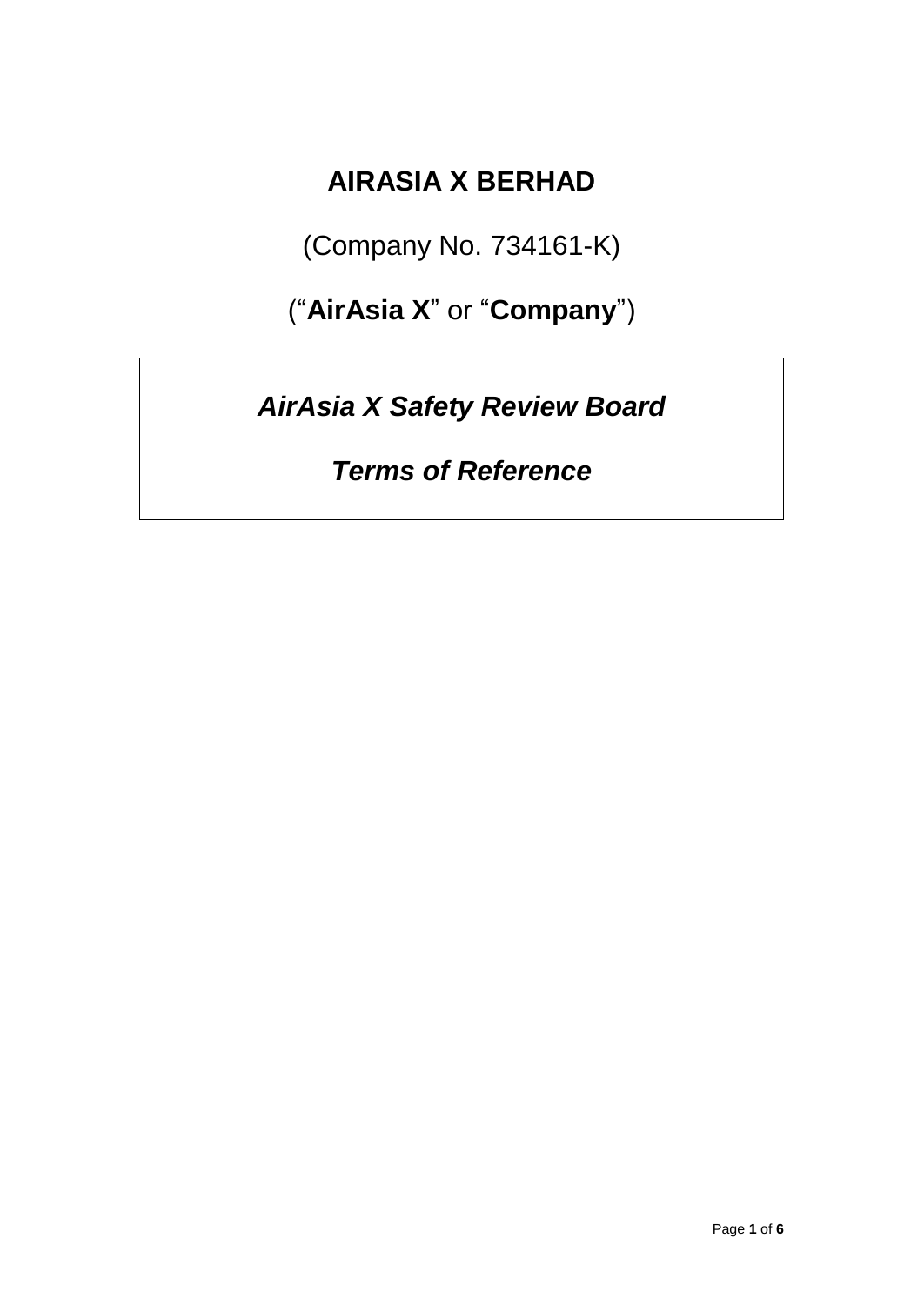## **TERMS OF REFERENCE**

| Items          | Name of Committee                      |                      | Safety Review Board of AirAsia X Berhad<br>("SRB")                                                                                                                      |
|----------------|----------------------------------------|----------------------|-------------------------------------------------------------------------------------------------------------------------------------------------------------------------|
| 1              | Applicable laws /<br><b>Guidelines</b> | t                    | Including but not limited to:                                                                                                                                           |
|                |                                        |                      | (a)<br>the Companies Act 2016 ("CA");                                                                                                                                   |
|                |                                        |                      | (b)<br>Malaysian Code<br>the<br>on<br>Corporate<br>Governance 2017 issued by the Securities<br>Commission ("MCCG");                                                     |
|                |                                        |                      | International<br>Civil<br>Aviation<br>(c)<br>the<br>Organization<br>19<br>Safety<br>Annex<br>Management;                                                                |
|                |                                        |                      | (d)<br>the Civil Aviation Act 1969 including Civil<br>Aviation Regulations 2016;                                                                                        |
|                |                                        |                      | ICAO DOC<br>(e)<br>9859<br>the<br>Management<br>Manual; and                                                                                                             |
|                |                                        |                      | (f)<br>where applicable, the provisions of the<br>Constitution of the Company.                                                                                          |
| $\overline{2}$ | Objectives/Principles                  | ÷                    | The SRB provides oversight over the effective and<br>efficient implementation of the Company Safety<br>Policy within the overall AirAsia X Safety<br>Management System. |
| 3              | Roles and                              | $\ddot{\phantom{a}}$ | The SRB:                                                                                                                                                                |
|                | Responsibilities                       |                      | ensures that processes are in place to<br>a)                                                                                                                            |
|                |                                        |                      | inculcate a culture of safety throughout the                                                                                                                            |
|                |                                        |                      | Company, prioritising guests, employees<br>and third parties;                                                                                                           |
|                |                                        |                      | reviews the Safety Policy and the Safety<br>b)                                                                                                                          |
|                |                                        |                      | Management System to ensure that these                                                                                                                                  |
|                |                                        |                      | are fit for purpose. The reviews will include<br>safety<br>reviews<br>the<br>organisation<br>of                                                                         |
|                |                                        |                      | including<br>reporting<br>structure,<br>lines,                                                                                                                          |
|                |                                        |                      | authorities, responsibilities, as well as<br>processes and procedures, allocation of                                                                                    |
|                |                                        |                      | resources and training requirements;                                                                                                                                    |
|                |                                        |                      | defines<br>reviews<br>and<br>the<br>safety<br>c)<br>performance goals<br>and<br>sets<br>safety                                                                          |
|                |                                        |                      | performance indicators to enable effective                                                                                                                              |
|                |                                        |                      | monitoring of these goals;<br>reviews the safety performance indicators<br>d)                                                                                           |
|                |                                        |                      | to ensure that these are adequately met<br>and that the necessary corrective action is                                                                                  |
|                |                                        |                      | taken where improvements are required;<br>monitors the effectiveness of the Safety<br>e)<br>Management<br>System<br>implementation<br>plan;                             |
|                |                                        |                      |                                                                                                                                                                         |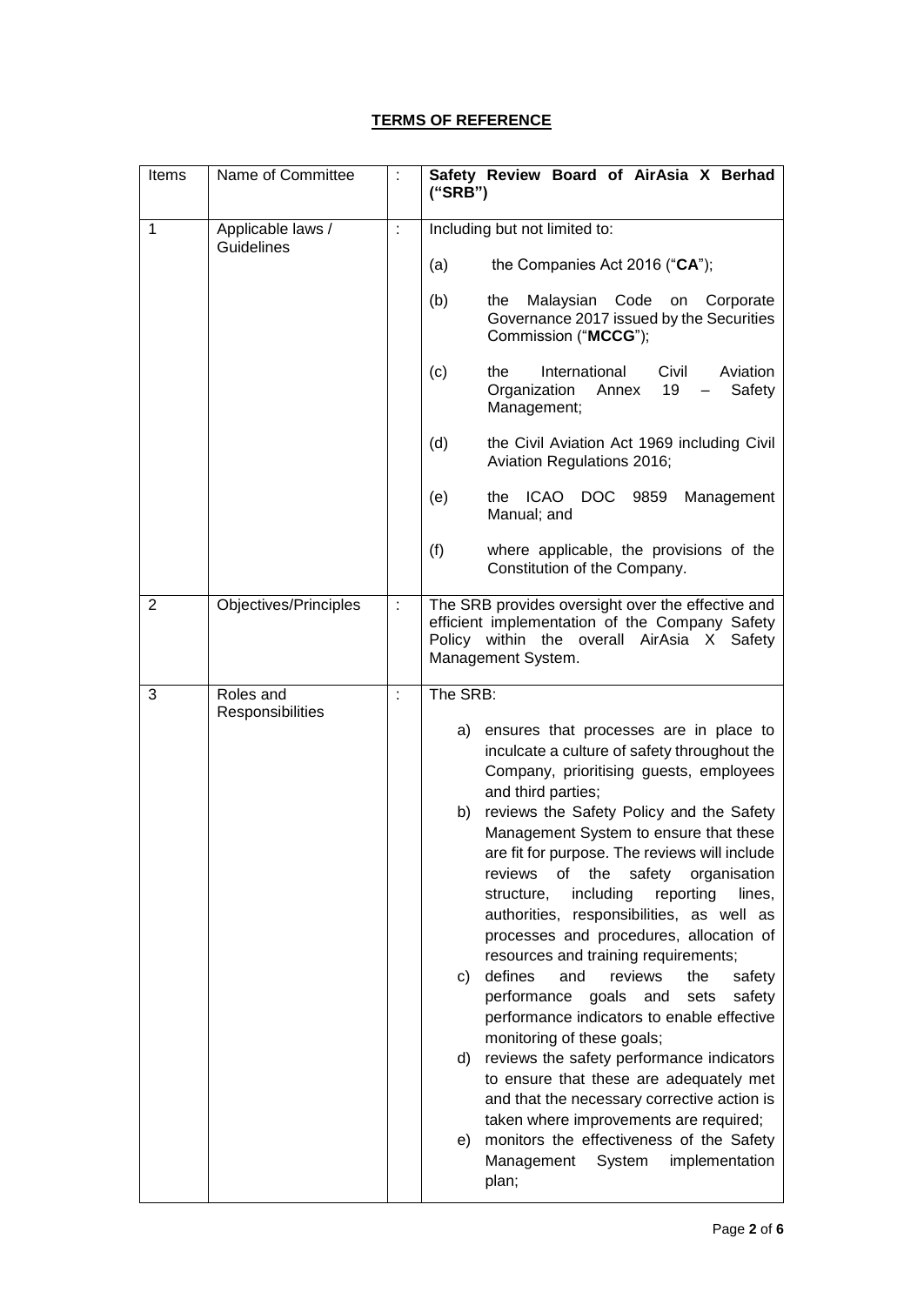|   |           |   | f)      | reviews activities<br>that require formal                                      |
|---|-----------|---|---------|--------------------------------------------------------------------------------|
|   |           |   |         | application<br>of<br>risk<br>management                                        |
|   |           |   |         | techniques;                                                                    |
|   |           |   | g)      | monitors<br>actions<br>recommended<br>by                                       |
|   |           |   |         | incident/accident<br>investigations<br>are                                     |
|   |           |   |         | adequately tracked and implemented by                                          |
|   |           |   |         | relevant parties;                                                              |
|   |           |   | h)      | monitors<br>effectiveness<br>the<br>the<br>οf                                  |
|   |           |   |         |                                                                                |
|   |           |   |         | organisation's<br>safety<br>management<br>processes which support the declared |
|   |           |   |         | corporate priority of safety management as                                     |
|   |           |   |         |                                                                                |
|   |           |   |         | another core business process;                                                 |
|   |           |   | i)      | monitors the effectiveness of the safety                                       |
|   |           |   |         | supervision of subcontracted operations;                                       |
|   |           |   | j)      | ensures that appropriate resources are                                         |
|   |           |   |         | allocated to achieve safety performance                                        |
|   |           |   |         | that required<br>by<br>beyond<br>regulatory                                    |
|   |           |   |         | compliance;                                                                    |
|   |           |   | k)      | provide strategic directions on safety to                                      |
|   |           |   |         | operational departments where applicable;                                      |
|   |           |   |         | and                                                                            |
|   |           |   | $\vert$ | reviews regulations, standards and latest                                      |
|   |           |   |         | best practises to ensure best in class                                         |
|   |           |   |         | safety standards in the company.                                               |
|   |           |   |         |                                                                                |
| 4 | Authority | t |         | The SRB is authorised to seek independent                                      |
|   |           |   |         | professional advice, at the expense of the                                     |
|   |           |   |         | Company, in carrying out its duties.                                           |
|   |           |   |         |                                                                                |
|   |           |   |         | The SRB shall be delegated with decision making                                |
|   |           |   | powers. |                                                                                |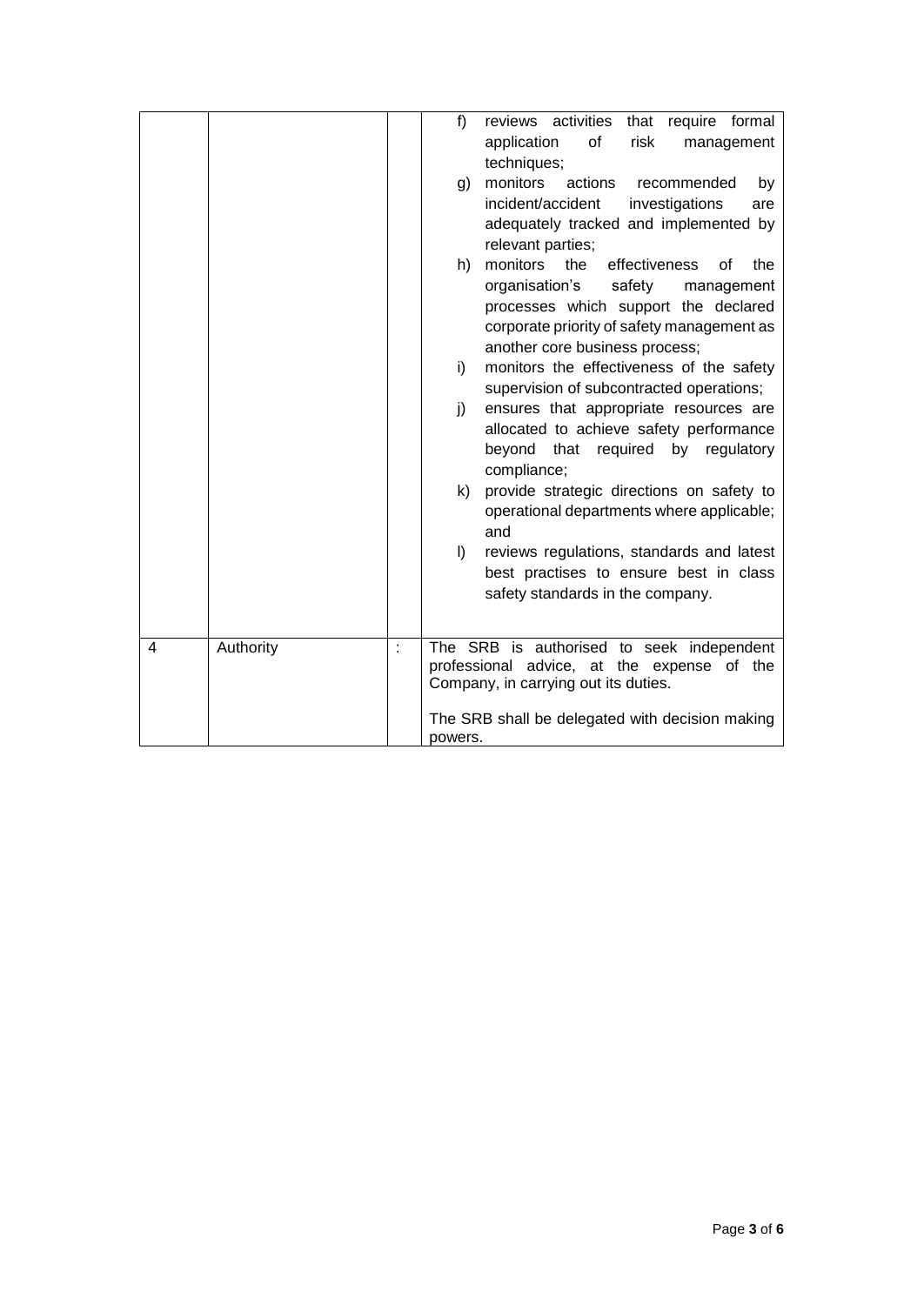| 5              | Members                             |   | Members of the SRB comprise the following:<br><b>Chief Executive Officer;</b><br>a)<br>Safety Director;<br>b)<br><b>Flight Operations Director;</b><br>C)<br>Head of Security;<br>d)<br>Head of Engineering;<br>e)<br>Head of Ground Operations;<br>f)<br><b>Chief Pilot Flight Safety</b><br>g)<br>Chief Pilot Training and Standard<br>h)<br><b>Chief Pilot Operation</b><br>i)<br><b>Cabin Safety Manager</b><br>j)<br>Ground Safety / ERP manager<br>k)<br><b>Hazard Identification and Risk</b><br>I)<br><b>Assessment Executive</b><br>m) Quality Assurance Manager; Safety<br>n) Quality Assurance Manager; Engineering<br>o) Ramp Manager<br>The permanent invitees of the SRB are the Chief<br>Executive Officers of the airlines (other than the<br>CEO of the Company) within the Company.<br>Each appointed SRB member shall hold office until<br>the earlier of: (i) such time as the Board determines<br>to terminate his/her appointment; or (ii) the SRB |
|----------------|-------------------------------------|---|--------------------------------------------------------------------------------------------------------------------------------------------------------------------------------------------------------------------------------------------------------------------------------------------------------------------------------------------------------------------------------------------------------------------------------------------------------------------------------------------------------------------------------------------------------------------------------------------------------------------------------------------------------------------------------------------------------------------------------------------------------------------------------------------------------------------------------------------------------------------------------------------------------------------------------------------------------------------------|
|                |                                     |   | member ceasing to (A) be a member of the Board<br>(applicable to members appointed by the Board) or<br>(B) hold the said positions (applicable to non-Board<br>appointed members of the SRB).                                                                                                                                                                                                                                                                                                                                                                                                                                                                                                                                                                                                                                                                                                                                                                            |
|                |                                     |   | Where there is a specific need for information or<br>clarification on any matters, the relevant employee<br>may be invited to attend the specific part(s) of the<br>SRB meeting(s).                                                                                                                                                                                                                                                                                                                                                                                                                                                                                                                                                                                                                                                                                                                                                                                      |
| 6              | Chairman                            | ÷ | The Chairman of the SRB shall be appointed by the<br>Board and must be an Independent Director. In the<br>absence of the Chairman at any meeting, the<br>remaining members present shall elect one<br>amongst themselves to chair the meeting.                                                                                                                                                                                                                                                                                                                                                                                                                                                                                                                                                                                                                                                                                                                           |
| $\overline{7}$ | Quorum                              |   | The quorum for meetings shall be at least five (5)<br>members, including Chief Executive Officer or<br>his/her delegate.                                                                                                                                                                                                                                                                                                                                                                                                                                                                                                                                                                                                                                                                                                                                                                                                                                                 |
|                |                                     |   | A duly convened meeting of the SRB at which a<br>quorum is present, either in person or via<br>teleconferencing facility, shall be competent to<br>exercise all or any of the authorities, powers and<br>discretions vested in or exercisable by the SRB.                                                                                                                                                                                                                                                                                                                                                                                                                                                                                                                                                                                                                                                                                                                |
| 8              | Frequency and notice<br>of meetings | ÷ | The SRB shall meet not less than four times a year<br>(once every quarter) and at such other times as the<br>Chairman of the SRB considers necessary or<br>appropriate.                                                                                                                                                                                                                                                                                                                                                                                                                                                                                                                                                                                                                                                                                                                                                                                                  |
|                |                                     |   | Meetings of the SRB shall be called by the<br>Secretary of the SRB at the request of the<br>Chairman of the SRB.                                                                                                                                                                                                                                                                                                                                                                                                                                                                                                                                                                                                                                                                                                                                                                                                                                                         |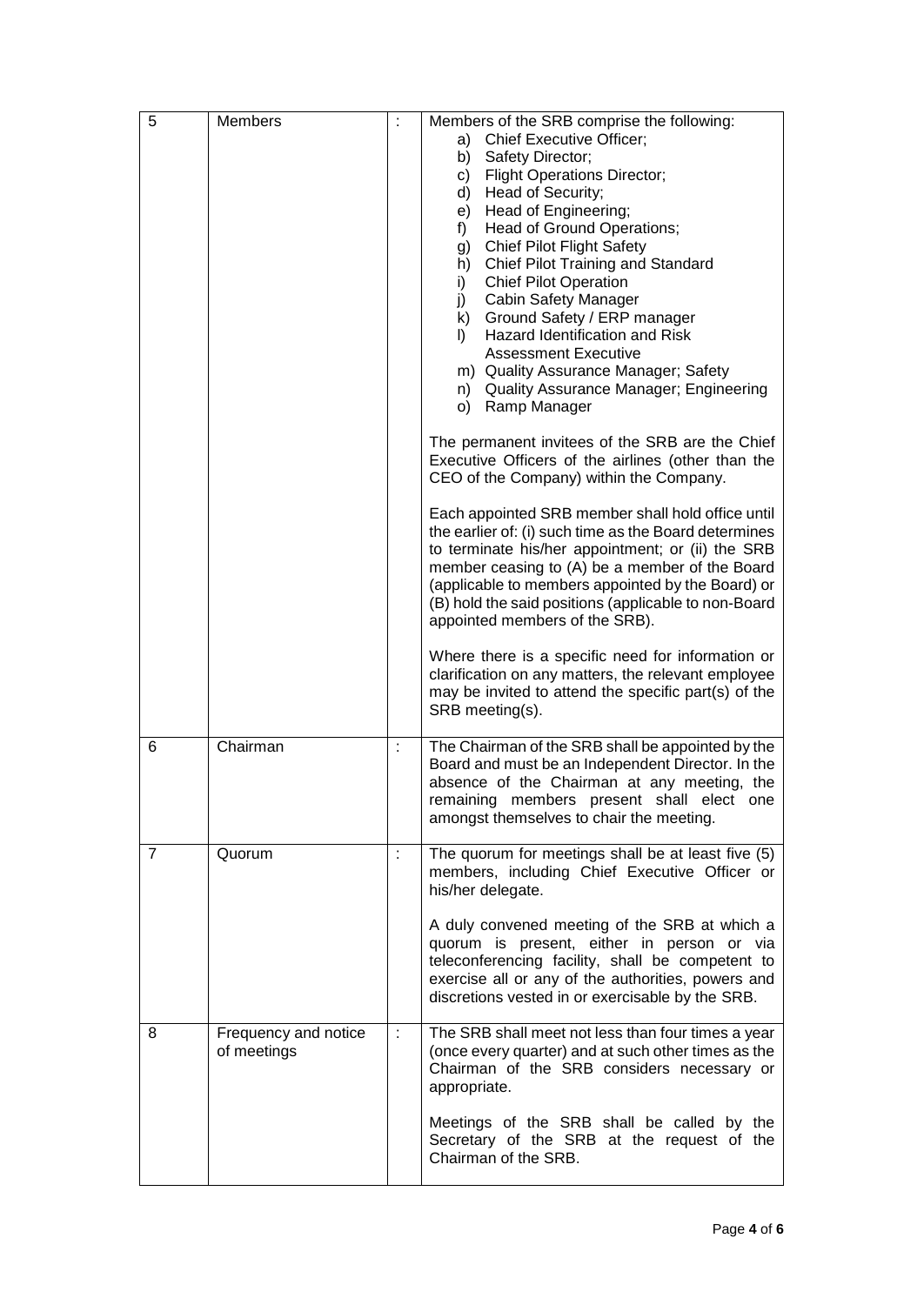|    |                                               |                | Unless otherwise agreed, notice of each meeting<br>confirming the venue, time and date, together with<br>an agenda of items to be discussed, shall be<br>forwarded to each member of the SRB and any<br>other person required to attend, no later than seven<br>(7) calendar days before the date of the meeting.<br>Reasonable time should be given for the SRB<br>members and to other attendees as appropriate, to<br>consider all relevant papers and materials prior to<br>the SRB meeting. |
|----|-----------------------------------------------|----------------|--------------------------------------------------------------------------------------------------------------------------------------------------------------------------------------------------------------------------------------------------------------------------------------------------------------------------------------------------------------------------------------------------------------------------------------------------------------------------------------------------|
| 9  | Voting, Proceedings<br>and Minutes of meeting | ÷              | Matters arising at any meeting shall be decided by<br>a majority vote of the members present, each<br>member having one (1) vote. In the event of<br>equality of votes, the Chairman of the SRB shall<br>have a second or casting vote.                                                                                                                                                                                                                                                          |
|    |                                               |                | The Secretary of the SRB shall minute the<br>proceedings and resolutions of all SRB meetings,<br>including the names of those present and in<br>attendance. The minutes of the SRB, when<br>approved by the SRB, should be circulated to the<br>Board.                                                                                                                                                                                                                                           |
|    |                                               |                | The SRB may approve administrative/non-material<br>matters by circular resolution.                                                                                                                                                                                                                                                                                                                                                                                                               |
| 10 | Reporting structure                           |                | The Chairman of the SRB will report formally to the<br>Board of Directors on the key aspects of its<br>proceedings after each meeting.                                                                                                                                                                                                                                                                                                                                                           |
|    |                                               |                | The SRB shall compile a report to the shareholders<br>on its activities to be included in the Company's<br>Annual Report.                                                                                                                                                                                                                                                                                                                                                                        |
|    |                                               |                | The Chairman of the SRB shall respond to any<br>questions relating to the SRB's activities at the<br>Annual General Meeting of the Company, at the<br>discretion of the Chairman of the AGM.                                                                                                                                                                                                                                                                                                     |
| 11 | Secretary                                     | $\ddot{\cdot}$ | The Safety Director or his/her designate shall act<br>as Secretary of the SRB and shall be responsible,<br>with the concurrence of the Chairman of the SRB,<br>for drawing up and circulating the agenda and the<br>notice of meetings together with the supporting<br>explanatory documentation to members prior to<br>each meeting.                                                                                                                                                            |
|    |                                               |                | The Secretary of the SRB shall be entrusted to<br>record all proceedings and minutes of all meetings<br>of the SRB, including the names of those present<br>and in attendance. Meeting minutes shall be<br>approved by the SRB at its next meeting.                                                                                                                                                                                                                                              |
|    |                                               |                | The approved minutes of the SRB, shall be<br>circulated to the Board.                                                                                                                                                                                                                                                                                                                                                                                                                            |
| 12 | Review of the Terms of<br>Reference           | ÷              | The Terms of Reference of the SRB has been<br>approved by the Board on 21 February 2018.                                                                                                                                                                                                                                                                                                                                                                                                         |